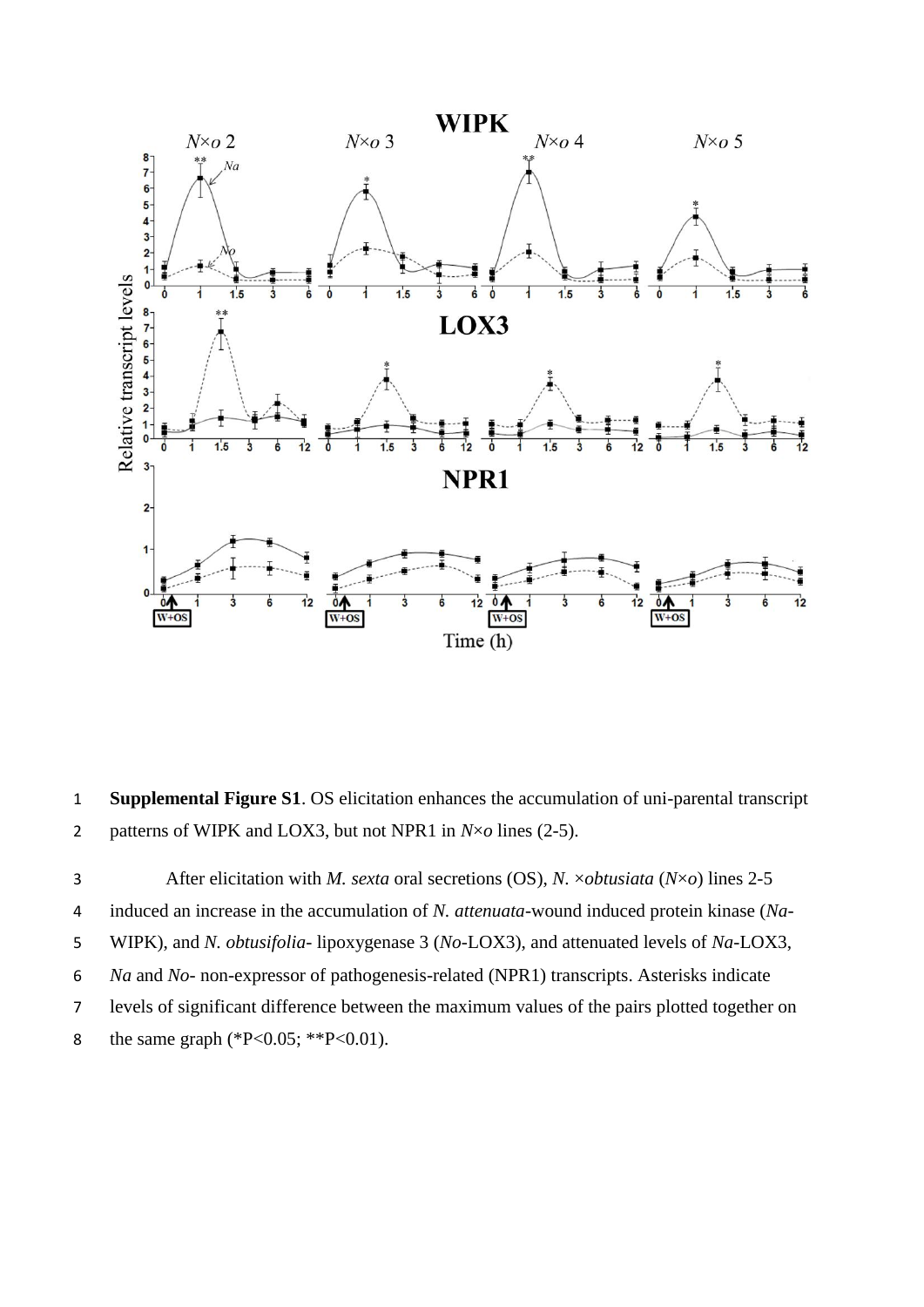## **WIPK**



 **Supplemental Figure S2.** Both *cis* and *trans* regulatory elements act on the expression of WIPK, LOX3 and NPR1 genes elicited by *M. sexta* OS.

Wound induced protein kinase (WIPK), lipoxygenase 3 (LOX3) and pathogenesis-

related (NPR1) transcripts accumulation was compared among *N. attenuata* tetraploid (*Na*T),

*N. obtusifolia* tetraploid (*No*T) and *N.* ×*obtusiata* (*N*×*o*) using the approach described by

Zhang and Borevitz (2009). Briefly, the authors consider that a given gene is under the control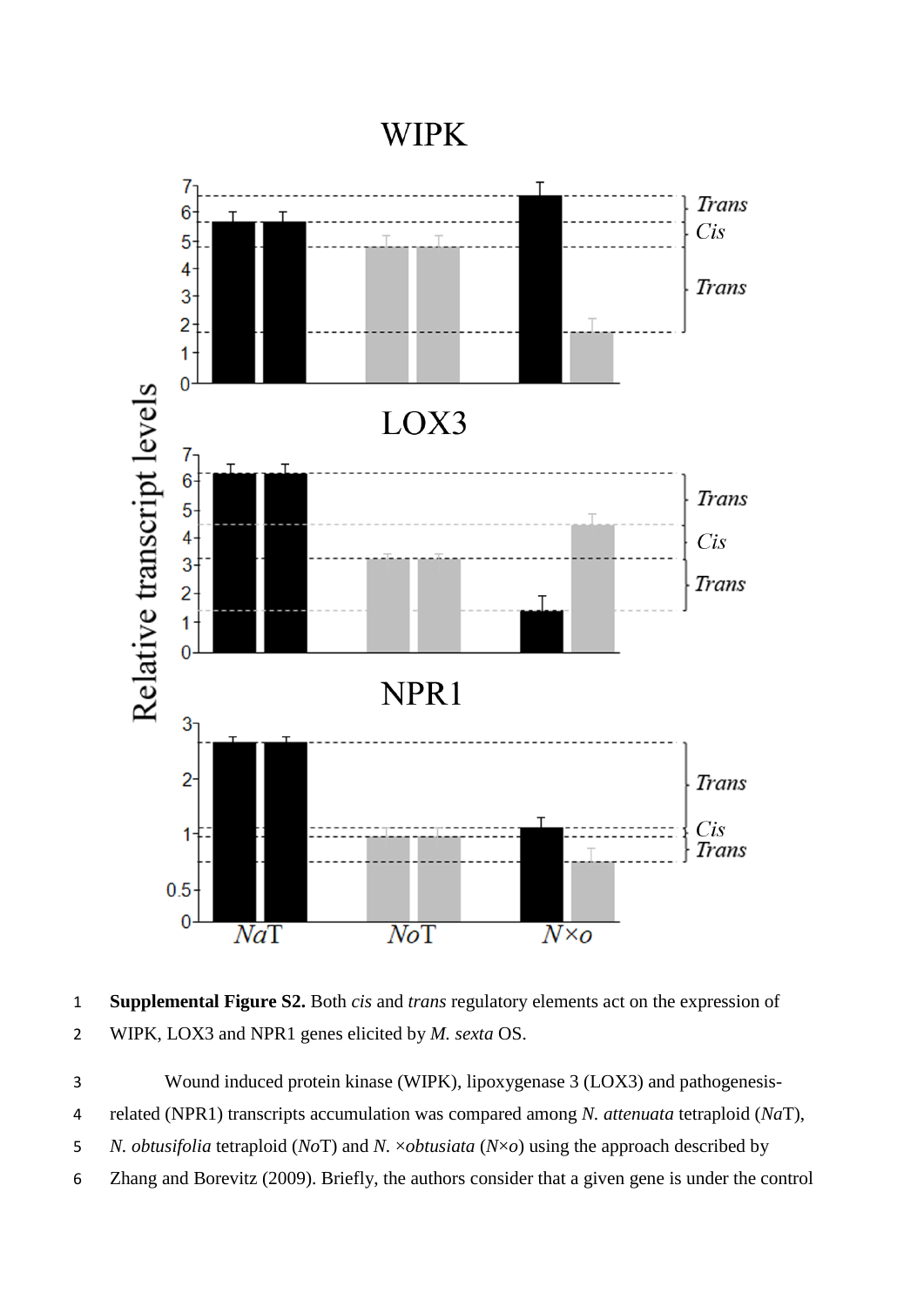- of only *cis* genetic elements if the specific parental expression difference is equal to the allele
- expression difference in the hybrid; otherwise, both *cis* and *trans* elements are involved. Our
- analysis revealed that the parental WIPK, LOX3 and NPR1 transcript accumulation difference
- between *Na*T and *No*T is not equal to the difference of *Na* and *No* transcripts in *N*×*o*,
- suggesting that the regulation of the expression of these genes involves not only *cis*, but also
- *trans* elements. In this analysis, we considered only the maximal relative values of transcript
- accumulation elicited by *M. sexta* oral secretions (OS).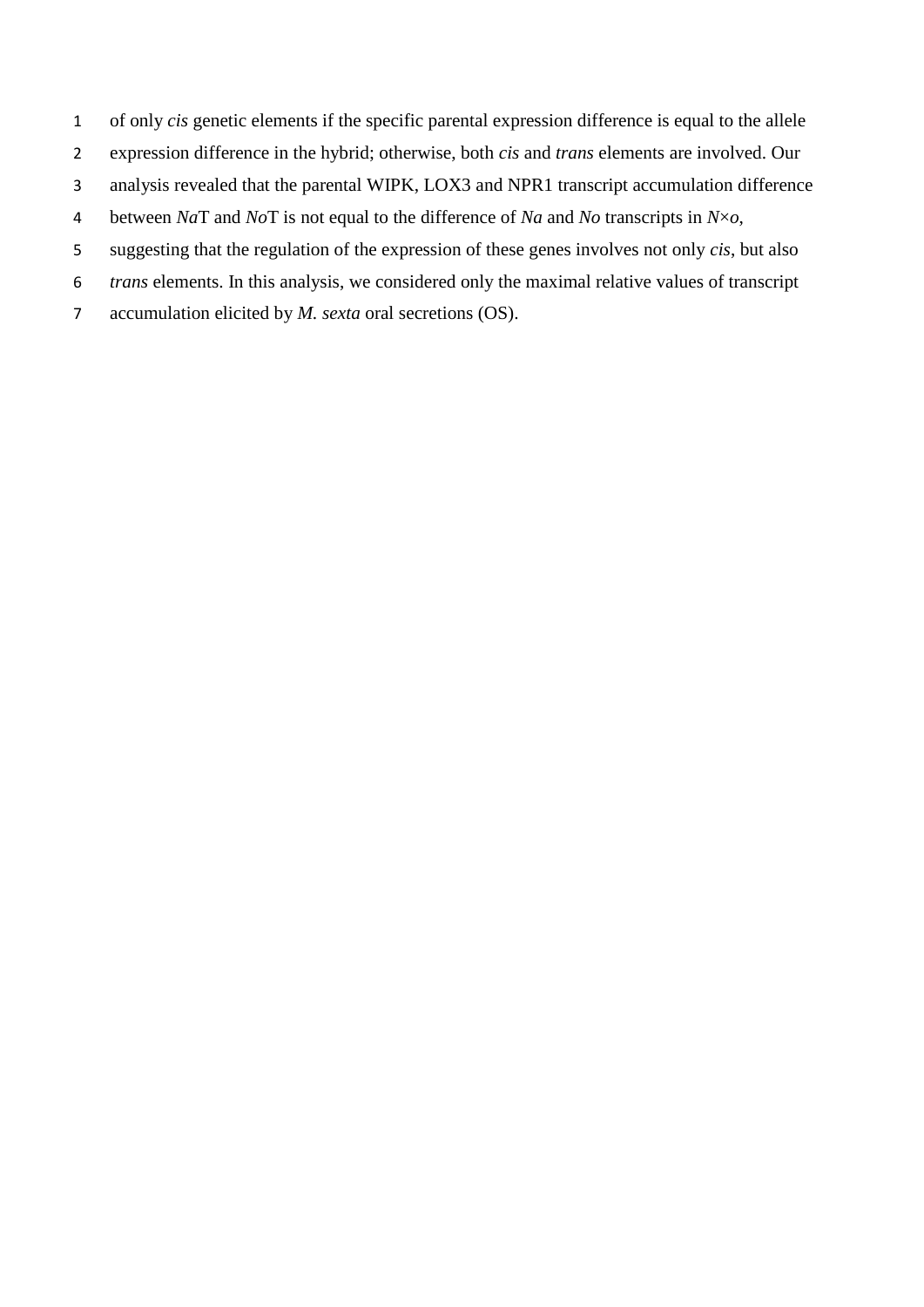

**Supplemental Figure S3**. Patterns of OS-elicited SA and JA accumulation in *N*×*o* 2-5 after

OS elicitation.

 After elicitation with *M. sexta* oral secretions (OS), *N.* ×*obtusiata* (*N*×*o*) lines 2-5 accumulated high levels of *salicylic acid* (SA) and low levels of jasmonic acid (JA). Only the accumulation of JA was associated with a delay in the synthetic polyploids compared to their parental lines.

 $JA$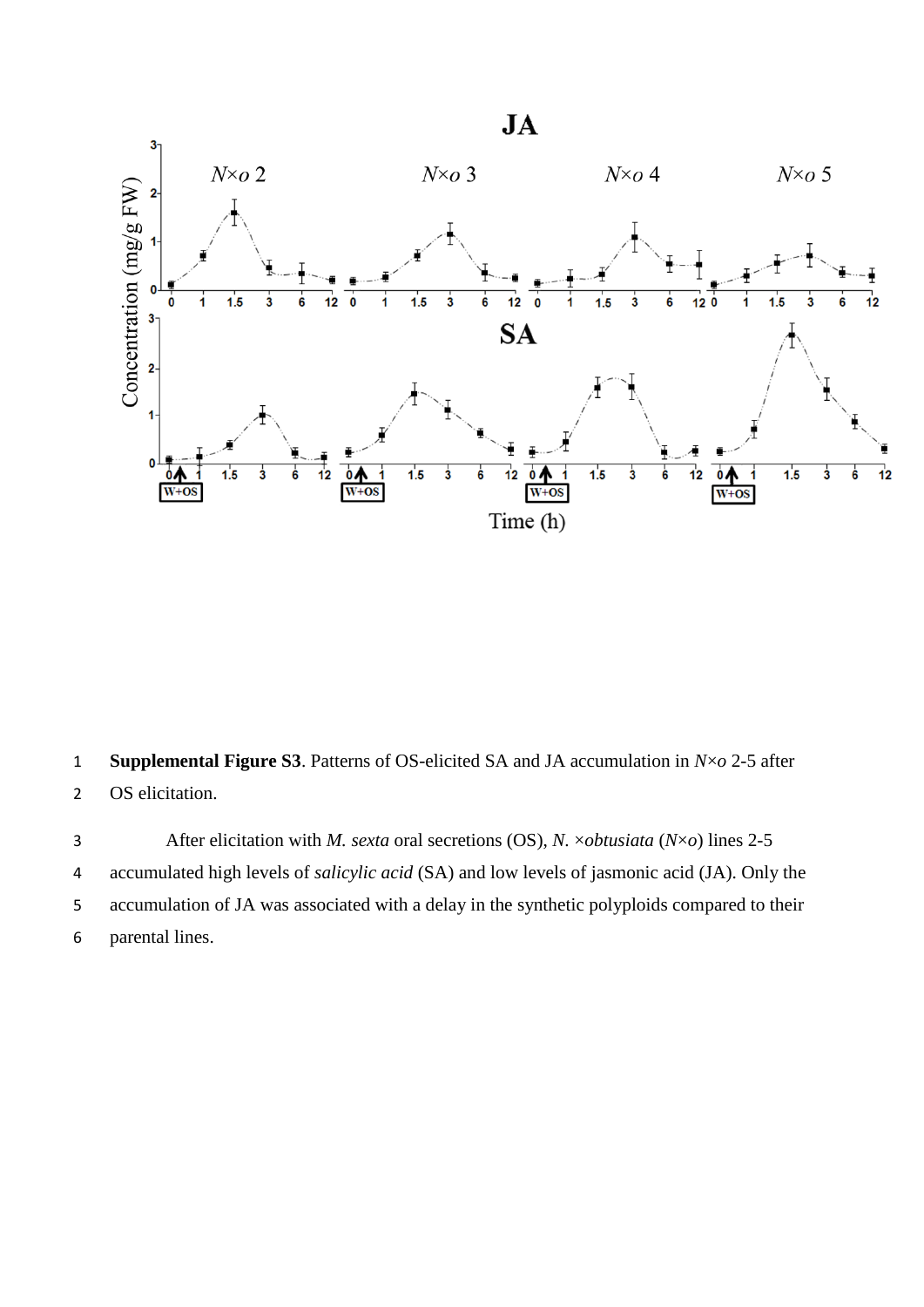

 **Supplemental Figure S4**. *N*×*o* lines (2-5) enhance the accumulation of only one parental transcript of JAR4 and TPI, and accumulated different levels of JA-Ile and TPI activity after *M. sexta* OS elicitation.

 After elicitation with *M. sexta* oral secretions (OS), *N.* ×*obtusiata* (*N*×*o*) lines 2-5 accumulated only *N. obtusifolia*-jasmonate-resistant4 (*No*-JAR4) transcripts and *N. attenuata*- trypsin protease inhibitor (*Na*-TPI) transcripts, but not that of *Na*-JAR4 and *No*-TPIs. The maximum levels of accumulated jasmonic acid–isoleucine (JA-Ile) and active TPIs were different among *N*×*o* lines. All polyploid lines showed a delay in the accumulation of JAR4, JA-Ile as well as transcript and active TPI levels compared to their parental lines. Asterisks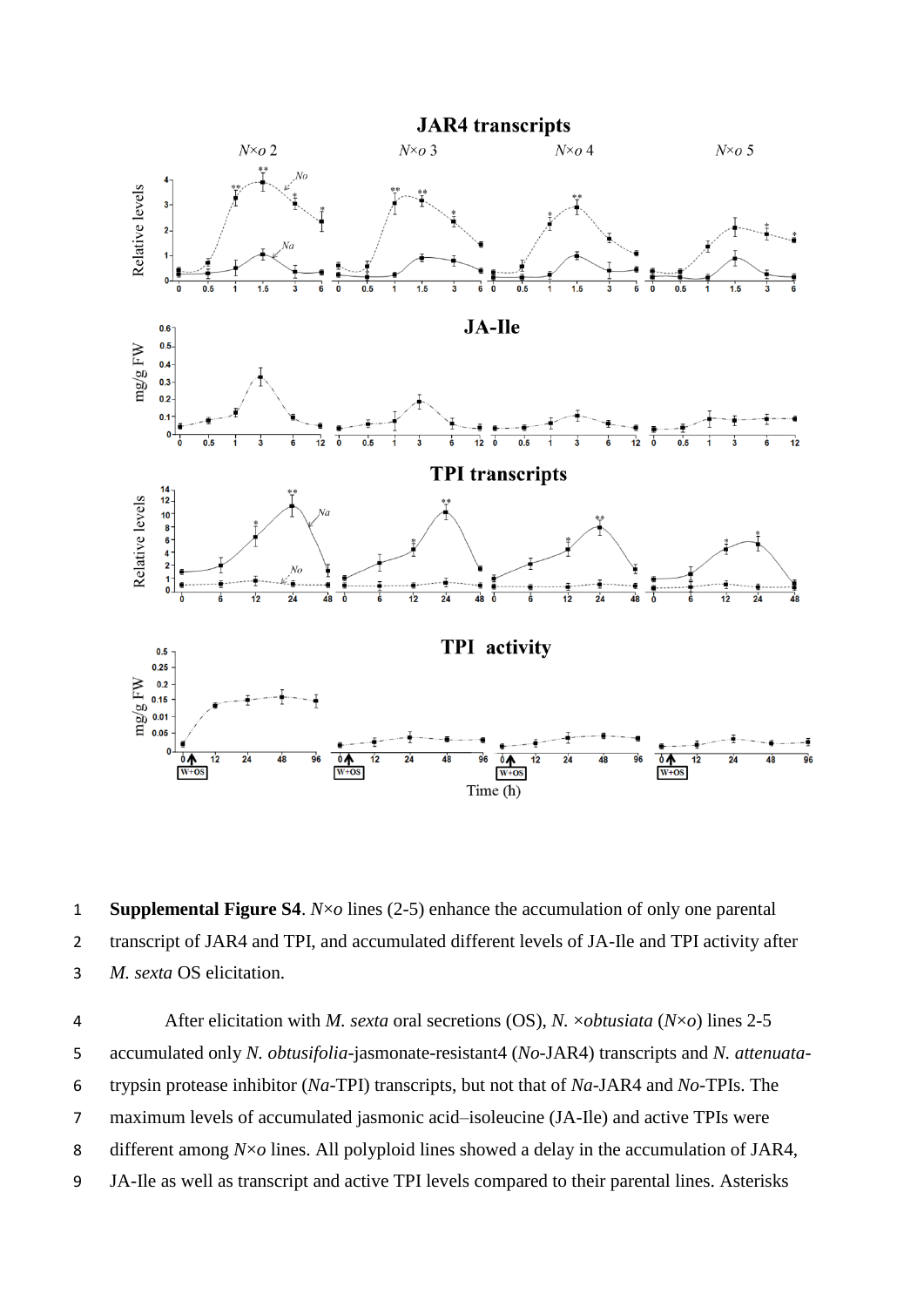- 1 indicate levels of significant difference between the maximum values of the pairs plotted
- 2 together on the same graph  $(*P<0.01)$ .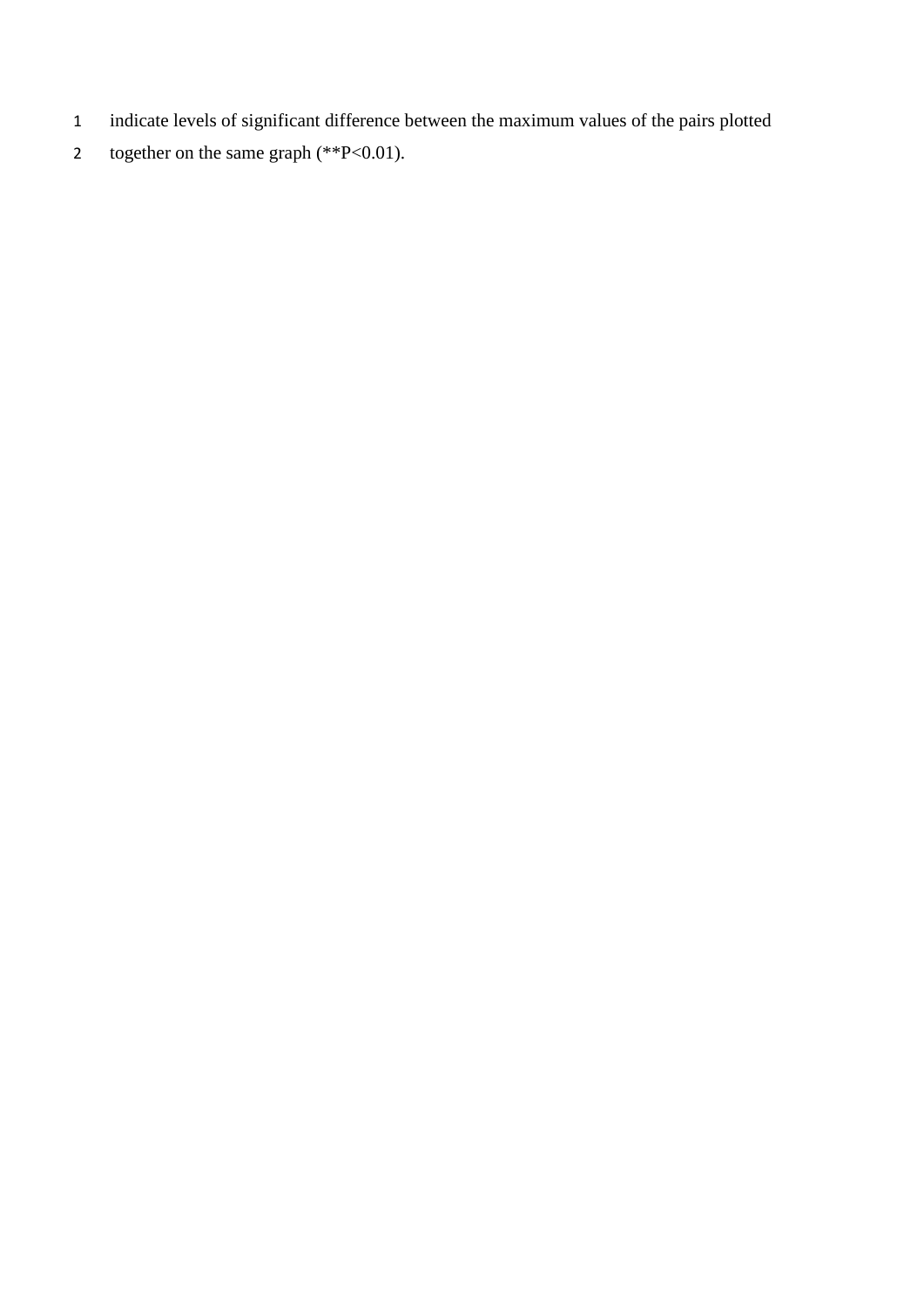

 **Supplemental Figure S5**. Methyl jasmonate treatment of *N*×*o*1-5 elicits transcripts of both parental LOX3, JAR4 and TPIs, demonstrating that the uniparental pattern of transcript accumulation observed after OS elicitation is not due to gene inactivation.

 After methyl jasmonate (MeJA) application, *N.* ×*obtusiata* line 2-5 (*N*×*o* 2-5) accumulated both parental lipoxygenase 3 (LOX3), jasmonate-resistant 4 (JAR4) and trypsin protease inhibitor (TPI). Application of MeJA restored the delay in the accumulation of JAR4 and TPI transcripts observed after OS elicitation. Asterisks indicate levels of significant difference between the maximum values of the pairs plotted together on the same graph (\*P<0.05; \*\*P<0.01)